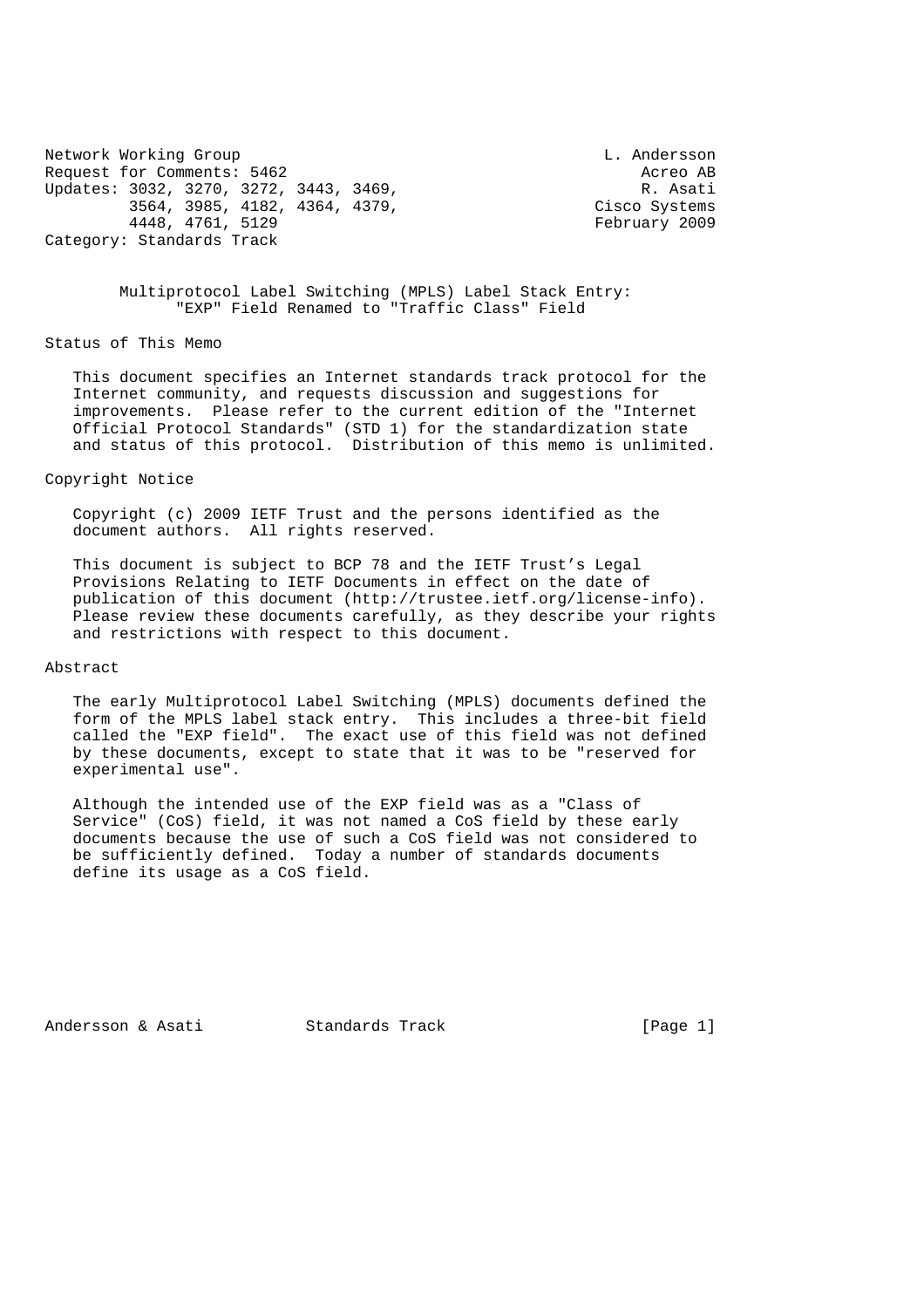To avoid misunderstanding about how this field may be used, it has become increasingly necessary to rename this field. This document changes the name of the field to the "Traffic Class field" ("TC field"). In doing so, it also updates documents that define the current use of the EXP field.

Table of Contents

| 2, 2 |                                 |  |  |  |  |  |  |  |  |  |  |  |  |  |
|------|---------------------------------|--|--|--|--|--|--|--|--|--|--|--|--|--|
|      |                                 |  |  |  |  |  |  |  |  |  |  |  |  |  |
|      | 2.4. The Scope of This Change 7 |  |  |  |  |  |  |  |  |  |  |  |  |  |
|      |                                 |  |  |  |  |  |  |  |  |  |  |  |  |  |
|      | 4. Security Considerations 8    |  |  |  |  |  |  |  |  |  |  |  |  |  |
|      |                                 |  |  |  |  |  |  |  |  |  |  |  |  |  |
|      |                                 |  |  |  |  |  |  |  |  |  |  |  |  |  |
|      | 6.1. Normative References 8     |  |  |  |  |  |  |  |  |  |  |  |  |  |
|      | 6.2. Informative References 9   |  |  |  |  |  |  |  |  |  |  |  |  |  |
|      |                                 |  |  |  |  |  |  |  |  |  |  |  |  |  |

### 1. Introduction

 The format of an MPLS label stack entry is defined by RFC 3032 [RFC3032] to include a three-bit field called the "EXP field". The exact use of this field is not defined by RFC 3032, except to state that it is to be "reserved for experimental use".

 The EXP field, from the start, was intended to carry "Class of Service" (CoS) information. The field was actually called the "Class of Service field" in early versions of the working group document that was published as RFC 3032. However, at the time that RFC 3032 was published, the exact usage of this "Class of Service" field was not agreed upon and the field was designated as "experimental use"; hence, the name has since been the "EXP field".

 The designation "for experimental use" has led other Standards Development Organizations (SDOs) and implementors to assume that it is possible to use the field for other purposes. This document changes the name of the field to clearly indicate its use as a traffic classification field.

 At first, we discussed using the original "CoS field" as the name for the field, but it has been pointed out that this name does not cover the following changes that have occurred with respect to its usage since RFC 3032 was published.

Andersson & Asati Standards Track [Page 2]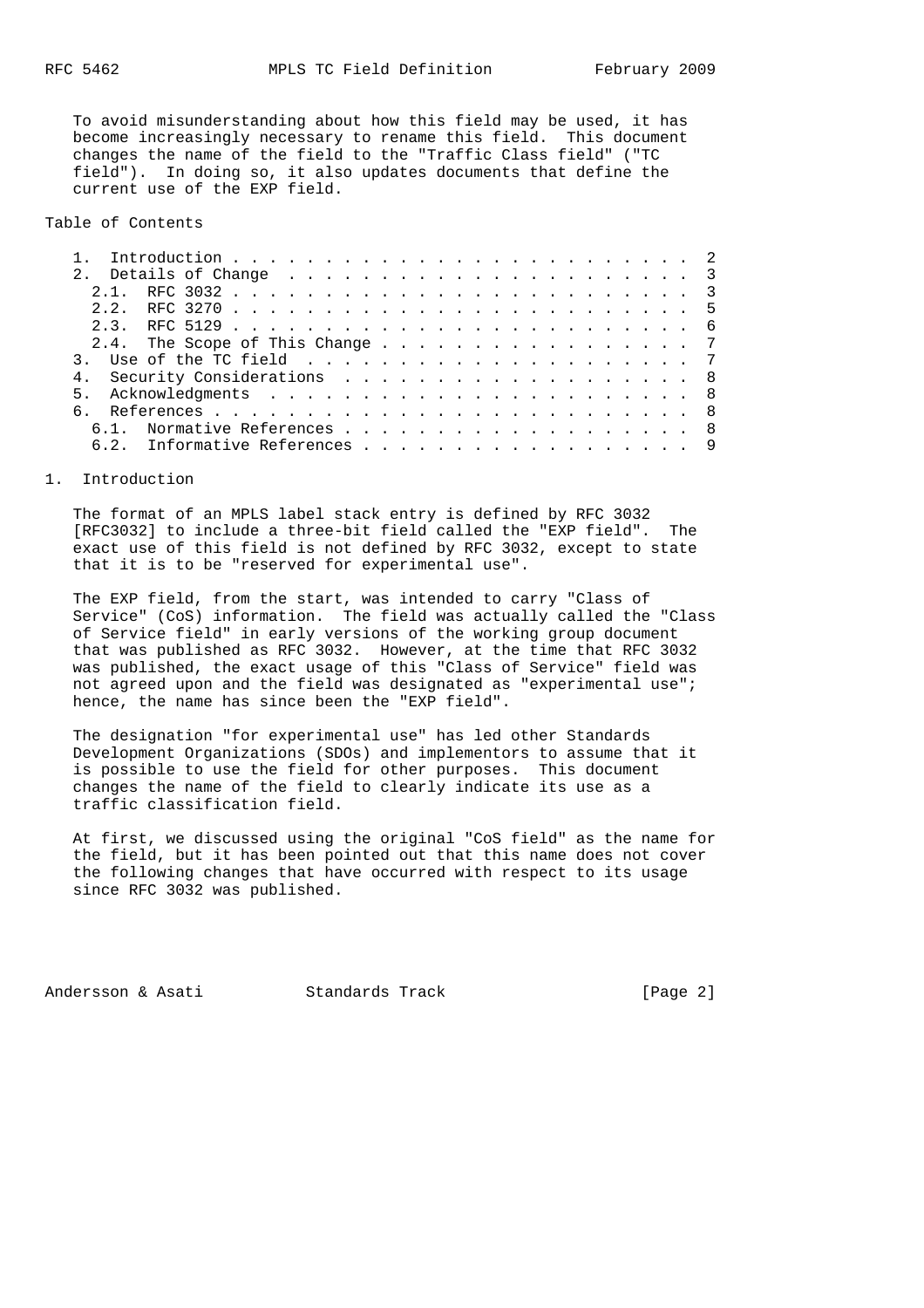- 1. The use of the EXP field was first defined in RFC 3270 [RFC3270], where a method to define a variant of Diffserv Label Switched Paths (LSP), called EXP-Inferred-PSC LSP (E-LSPs), was specified. PSC is a two-stage acronym that is expanded as PHB (Per Hop Behavior) Scheduling Class (PSC).
- 2. The use of the EXP field as defined in RFC 3270 has been further extended in RFC 5129 [RFC5129], where methods for explicit congestion marking in MPLS are defined.

 This document, hence, uses the name "Traffic Class field (TC field)", which better covers the potential use. The MPLS TC field relates to an MPLS encapsulated packet the same way as the IPv6 TC field relates to an IPv6 encapsulated packet or the IPv4 Precedence field relates to an IPv4 encapsulated packet.

 The definitions of how the EXP field is used are perfectly clear in RFC 3270 and RFC 5129. However, these RFCs do not explicitly state they update RFC 3032, and this fact was not captured in the RFC repository until after work on this document was started.

 This document updates RFC 3032, RFC 3270, and RFC 5129 to clarify the intended usage of the TC field. The changes to these RFCs requires some changes to the actual text in those documents; Section 2 explains the changes.

 This document also updates several other RFCs; see Section 2.4. For these documents, the change is limited to changing the name of the Label Stack entry field.

 The key words "MUST", "MUST NOT", "REQUIRED", "SHALL", "SHALL NOT", "SHOULD", "SHOULD NOT", "RECOMMENDED", "MAY", and "OPTIONAL" in this document are to be interpreted as described in RFC 2119 [RFC2119].

2. Details of Change

 The three RFCs 3032, 3270, and 5129 are now updated according to the following.

### 2.1. RFC 3032

RFC 3032 states on page 4:

3. Experimental Use

This three-bit field is reserved for experimental use.

Andersson & Asati Standards Track [Page 3]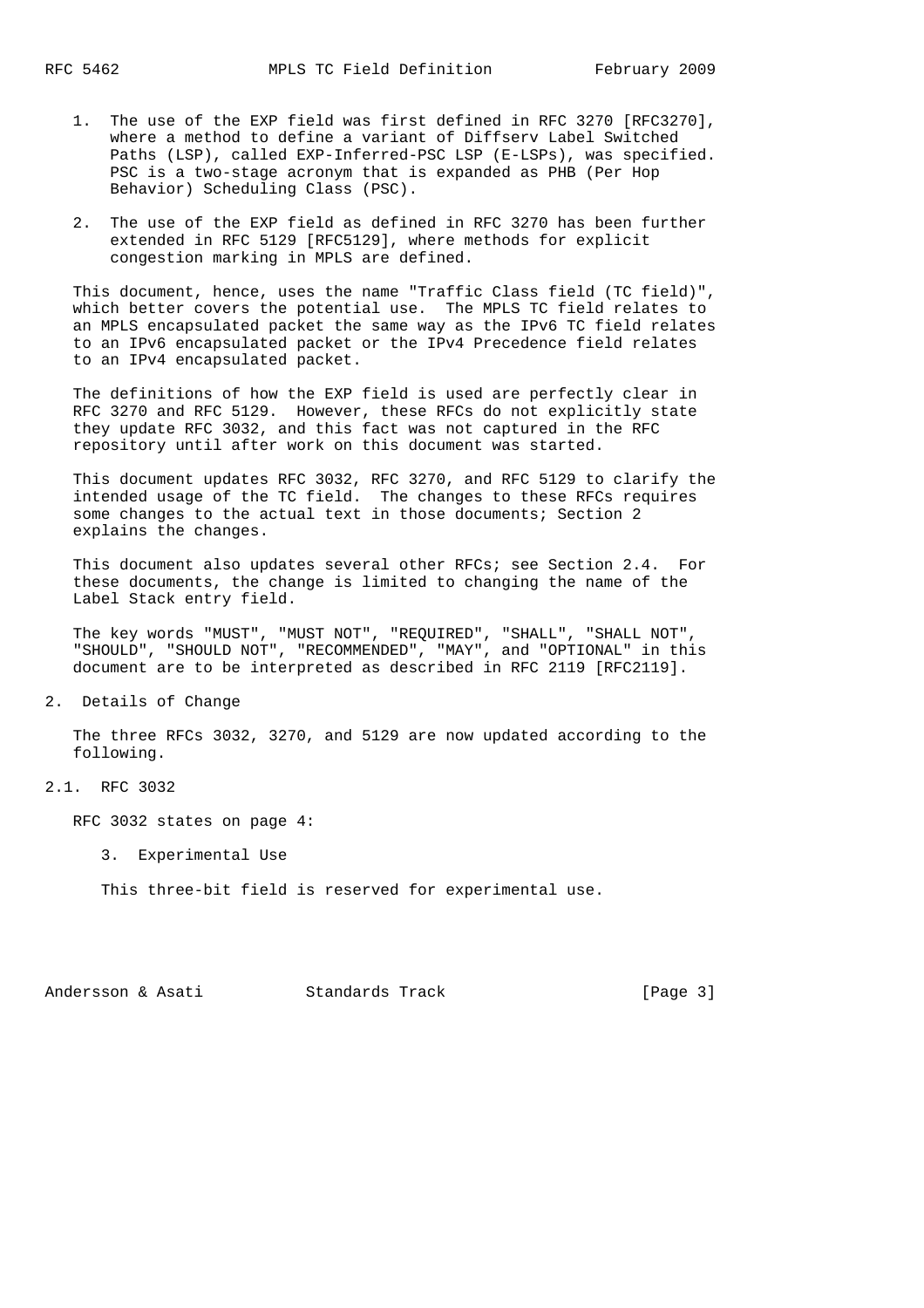This paragraph is now changed to:

3. Traffic Class (TC) field

 This three-bit field is used to carry traffic class information, and the change of the name is applicable to all places it occurs in IETF RFCs and other IETF documents.

 RFC 3270 and RFC 5129 update the definition of the TC field and describe how to use the field.

 In Figure 1 on page 3 in RFC 3032, the format of a label stack entry is specified as:

0  $1$  2 3 0 1 2 3 4 5 6 7 8 9 0 1 2 3 4 5 6 7 8 9 0 1 2 3 4 5 6 7 8 9 0 1 +-+-+-+-+-+-+-+-+-+-+-+-+-+-+-+-+-+-+-+-+-+-+-+-+-+-+-+-+-+-+-+-+ Label | Label | Exp |S| TTL | Stack +-+-+-+-+-+-+-+-+-+-+-+-+-+-+-+-+-+-+-+-+-+-+-+-+-+-+-+-+-+-+-+-+ Entry

|       | Label: Label Value, 20 bits |
|-------|-----------------------------|
| Exp:  | Experimental Use, 3 bits    |
| S:    | Bottom of Stack, 1 bit      |
| TTT.: | Time to Live, 8 bits        |

### Figure 1

 Figure 1 in RFC 3032 is now changed to match the change of name to TC field:

|  |  |  |  |  |       |  | 0 1 2 3 4 5 6 7 8 9 0 1 2 3 4 5 6 7 8 9 0 1 2 3 4 5 6 7 8 9 0 1 |  |  |  |  |  |  |  |  |  |                      |
|--|--|--|--|--|-------|--|-----------------------------------------------------------------|--|--|--|--|--|--|--|--|--|----------------------|
|  |  |  |  |  |       |  |                                                                 |  |  |  |  |  |  |  |  |  |                      |
|  |  |  |  |  | Label |  |                                                                 |  |  |  |  |  |  |  |  |  | TC   S   TTL   Stack |
|  |  |  |  |  |       |  |                                                                 |  |  |  |  |  |  |  |  |  |                      |

|                | Label: Label Value, 20 bits |
|----------------|-----------------------------|
| <u> ጥጦ : -</u> | Traffic Class field, 3 bits |
| S:             | Bottom of Stack, 1 bit      |
| TTT.:          | Time to Live, 8 bits        |

Figure 1 (new)

 Note: The designation of the picture above as "Figure 1 (new)" is introduced as a way to distinguish the figures in this document. It will still be "Figure 1" in RFC 3032.

Andersson & Asati Standards Track [Page 4]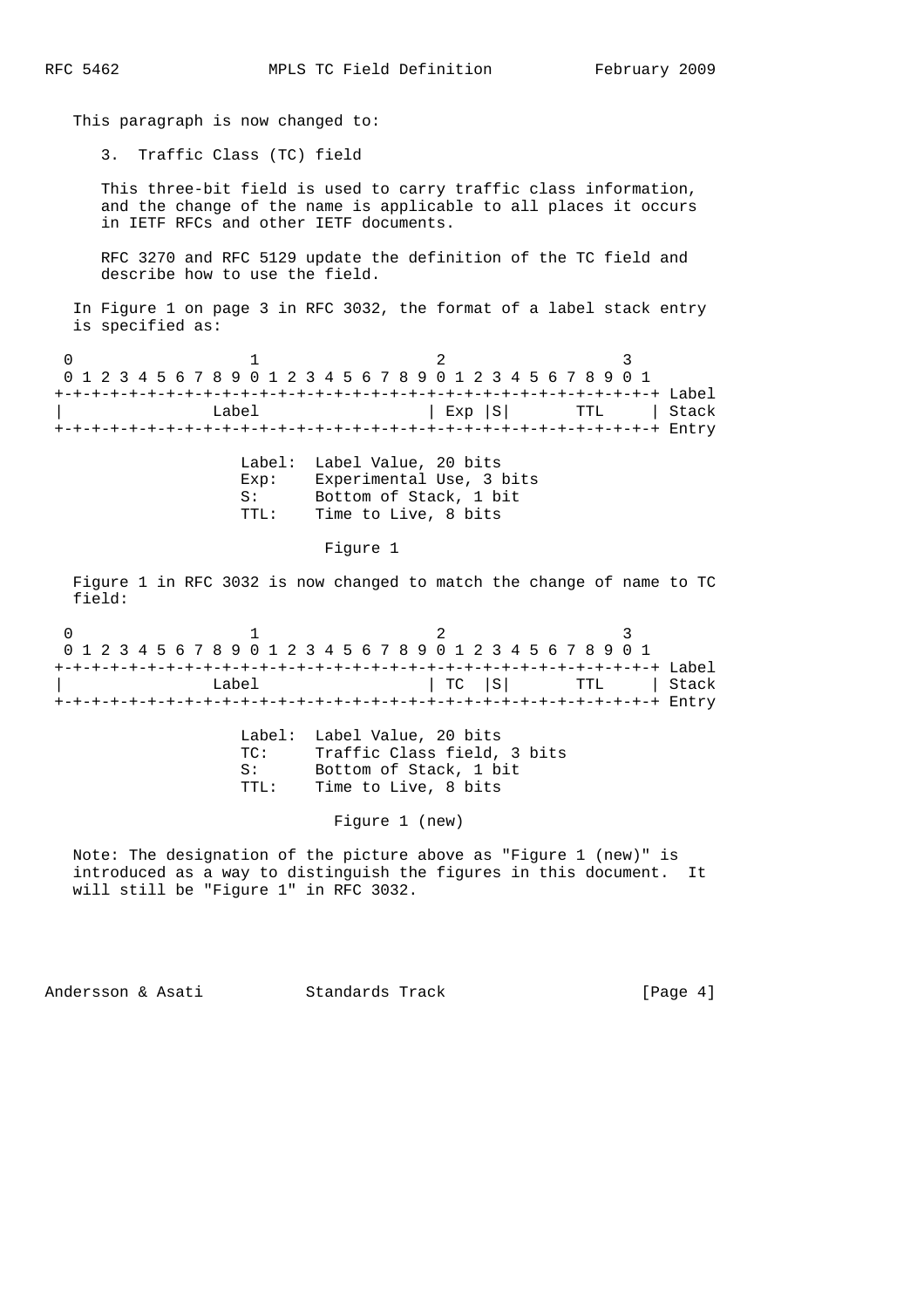## 2.2. RFC 3270

RFC 3270 says on page 6:

1.2 EXP-Inferred-PSC LSPs (E-LSP)

 A single LSP can be used to support one or more OAs. Such LSPs can support up to eight BAs of a given FEC, regardless of how many OAs these BAs span. With such LSPs, the EXP field of the MPLS Shim Header is used by the LSR to determine the PHB to be applied to the packet. This includes both the PSC and the drop preference.

We refer to such LSPs as "EXP-inferred-PSC LSPs" (E-LSP), since the PSC of a packet transported on this LSP depends on the EXP field value for that packet.

 The mapping from the EXP field to the PHB (i.e., to PSC and drop precedence) for a given such LSP, is either explicitly signaled at label set-up or relies on a pre-configured mapping.

Detailed operations of E-LSPs are specified in section 3 below.

RFC 3270 is now updated like this:

a. A new paragraph is added at the end of Section 1 "Introduction":

 The EXP field has been renamed the TC field, and thus all references in RFC 3270 to the EXP field now refer to the TC field.

b. A new term is added to Section 1.1 "Terminology":

Traffic Class (replaces the term EXP)

 c. In Section 1.1 "Terminology", the acronym E-LSP is now understood to mean:

E-LSP Explicitly TC-encoded-PSC LSP

Section 1.2 on page 6 in RFC 3270 is now changed to:

1.2 Explicitly TC-encoded-PSC LSPs (E-LSP)

 The EXP field has been renamed to the TC field, and thus all references in RFC 3270 to EXP field now refer to the TC field. However, we retain the acronym E-LSP (Explicitly TC-encoded-PSC LSP) as the acronym is in widespread use.

Andersson & Asati Standards Track [Page 5]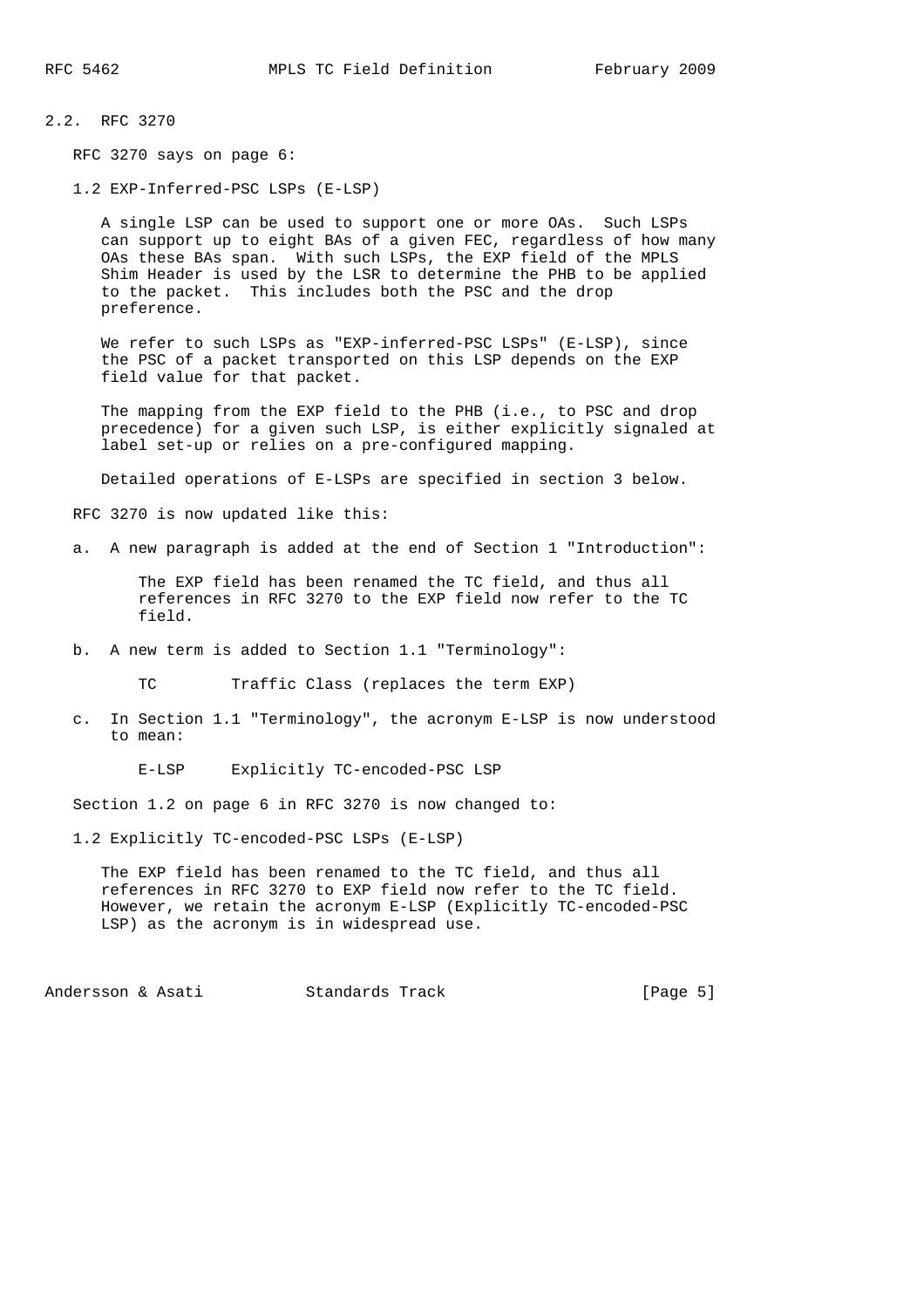A single LSP can be used to support one or more OAs. Such LSPs can support up to eight BAs of a given FEC, regardless of how many OAs these BAs span. With such LSPs, the TC field of the MPLS Shim Header is used by the LSR to determine the PHB to be applied to the packet. This includes both the PSC and the drop preference.

 We refer to such LSPs as "Explicitly TC-encoded-PSC LSPs" (E-LSPs), since the PSC of a packet transported on this LSP depends on the TC field (previously called the EXP field) value for that packet.

 The mapping from the TC field to the PHB (i.e., to PSC and drop precedence) for a given such LSP is either explicitly signaled at label set-up or relies on a pre-configured mapping.

 This is an update to RFC 3032 [RFC3032], in line with the original intent of how this field in the MPLS Shim Header should be used (as a TC field). RFC 3270 has itself been updated by RFC 5129 [RFC5129].

 Detailed operations of E-LSPs are specified in Section 3 of RFC 3270.

# 2.3. RFC 5129

RFC 5129 is now updated like this:

A new paragraph is added at the end of Section 1.1 "Background":

 The EXP field has been renamed to the TC field, and thus all references in RFC 5129 to the EXP field now refer to the TC field.

Section 2 (bullet 5) on page 7 of RFC 5129 says:

 o A third possible approach was suggested by [Shayman]. In this scheme, interior LSRs assume that the endpoints are ECN-capable, but this assumption is checked when the final label is popped. If an interior LSR has marked ECN in the EXP field of the shim header, but the IP header says the endpoints are not ECN-capable, the edge router (or penultimate router, if using penultimate hop popping) drops the packet. We recommend this scheme, which we call 'per-domain ECT checking', and define it more precisely in the following section. Its chief drawback is that it can cause packets to be forwarded after encountering congestion only to be dropped at the egress of the MPLS domain. The rationale for this decision is given in Section 8.1.

Andersson & Asati Standards Track [Page 6]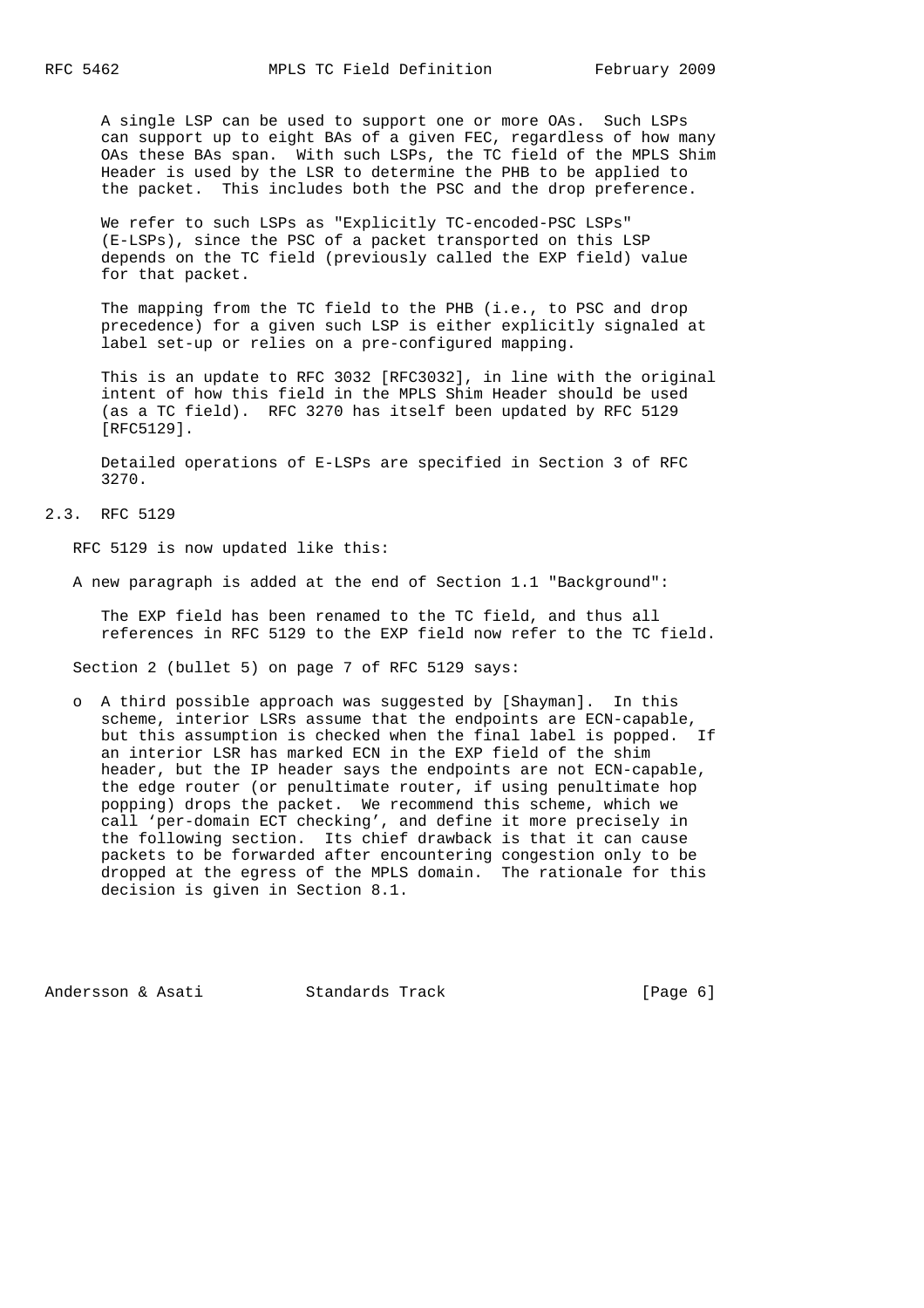Section 2 (bullet 5) of RFC 5129 is now updated to:

 o A third possible approach was suggested by [Shayman]. In this scheme, interior LSRs assume that the endpoints are ECN-capable, but this assumption is checked when the final label is popped. If an interior LSR has marked ECN in the TC field of the shim header, but the IP header says the endpoints are not TC-capable, the edge router (or penultimate router, if using penultimate hop popping) drops the packet. We recommend this scheme, which we call 'per domain ECT checking', and define it more precisely in the following section. Its chief drawback is that it can cause packets to be forwarded after encountering congestion only to be dropped at the egress of the MPLS domain. The rationale for this decision is given in Section 8.1. This scheme is an update to RFC 3032 [RFC3032] and RFC 3270 [RFC3270].

## 2.4. The Scope of This Change

 There are several places in the RFCs that are explicitly updated by this document that reference the "Exp field", sometimes they refer to the field as "Exp bits", "EXP bits", or "EXP". In all those instances, the references now reference the TC field.

 There are also other RFCs (e.g., RFC 3272 [RFC3272], RFC 3443 [RFC3443], RFC 3469 [RFC3469], RFC 3564 [RFC3564], RFC 3985 [RFC3985], RFC 4182 [RFC4182], RFC 4364 [RFC4364], RFC 4379 [RFC4379], RFC 4448 [RFC4448], and RFC 4761 [RFC4761]) that reference the "Exp field"; sometimes they refer to the field as "Exp bits", "EXP bits", and "EXP". For all RFCs, including but not limited to those mentioned in this paragraph, such references now reference the TC field.

## 3. Use of the TC field

 Due to the limited number of bits in the TC field, their use for QoS and ECN (Explicit Congestion Notification) functions is intended to be flexible. These functions may rewrite all or some of the bits in the TC field.

 Current implementations look at the TC field with and without label context, and the TC field may be copied to the label stack entries that are pushed onto the label stack. This is done to avoid label stack entries that are pushed onto an existing label stack having different TC fields from the rest of the label stack entries.

Andersson & Asati Standards Track [Page 7]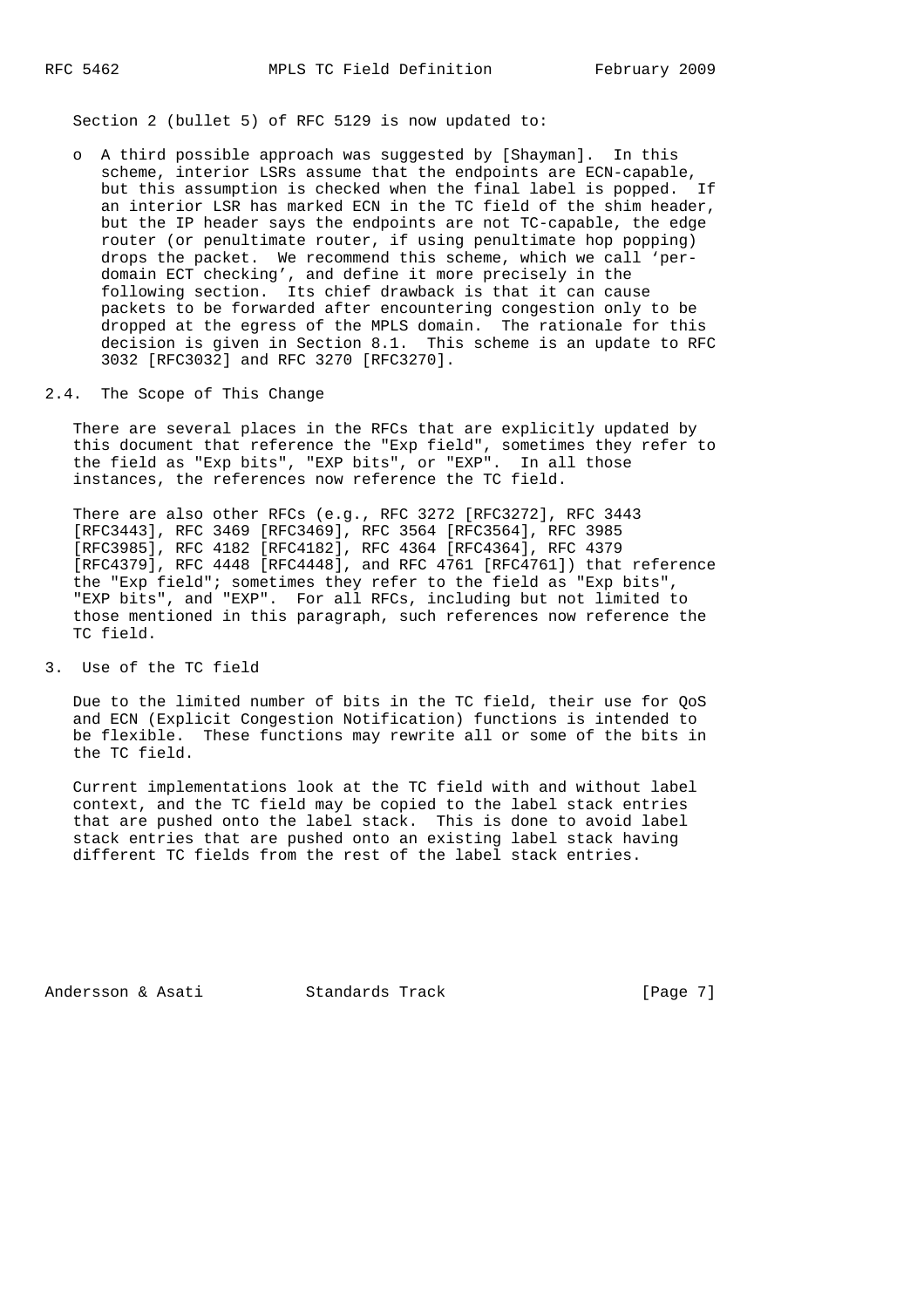## 4. Security Considerations

 This document only changes the name of one field in the MPLS shim header, and thus does not introduce any new security considerations.

5. Acknowledgments

 The authors would like to thank Stewart Bryant, Bruce Davie, George Swallow, and Francois Le Faucheur for their input to and review of the current document.

 The authors would also like to thank George Swallow, Khatri Paresh, and Phil Bedard for their help with grammar and spelling; a special thanks to Adrian Farrel for his careful review and help trawling the RFC-sea for RFCs that reference the EXP field.

#### 6. References

6.1. Normative References

- [RFC2119] Bradner, S., "Key words for use in RFCs to Indicate Requirement Levels", BCP 14, RFC 2119, March 1997.
- [RFC3032] Rosen, E., Tappan, D., Fedorkow, G., Rekhter, Y., Farinacci, D., Li, T., and A. Conta, "MPLS Label Stack Encoding", RFC 3032, January 2001.
- [RFC3270] Le Faucheur, F., Wu, L., Davie, B., Davari, S., Vaananen, P., Krishnan, R., Cheval, P., and J. Heinanen, "Multi- Protocol Label Switching (MPLS) Support of Differentiated Services", RFC 3270, May 2002.
- [RFC3272] Awduche, D., Chiu, A., Elwalid, A., Widjaja, I., and X. Xiao, "Overview and Principles of Internet Traffic Engineering", RFC 3272, May 2002.
- [RFC3443] Agarwal, P. and B. Akyol, "Time To Live (TTL) Processing in Multi-Protocol Label Switching (MPLS) Networks", RFC 3443, January 2003.
- [RFC3469] Sharma, V. and F. Hellstrand, "Framework for Multi- Protocol Label Switching (MPLS)-based Recovery", RFC 3469, February 2003.
- [RFC3564] Le Faucheur, F. and W. Lai, "Requirements for Support of Differentiated Services-aware MPLS Traffic Engineering", RFC 3564, July 2003.

Andersson & Asati Standards Track [Page 8]